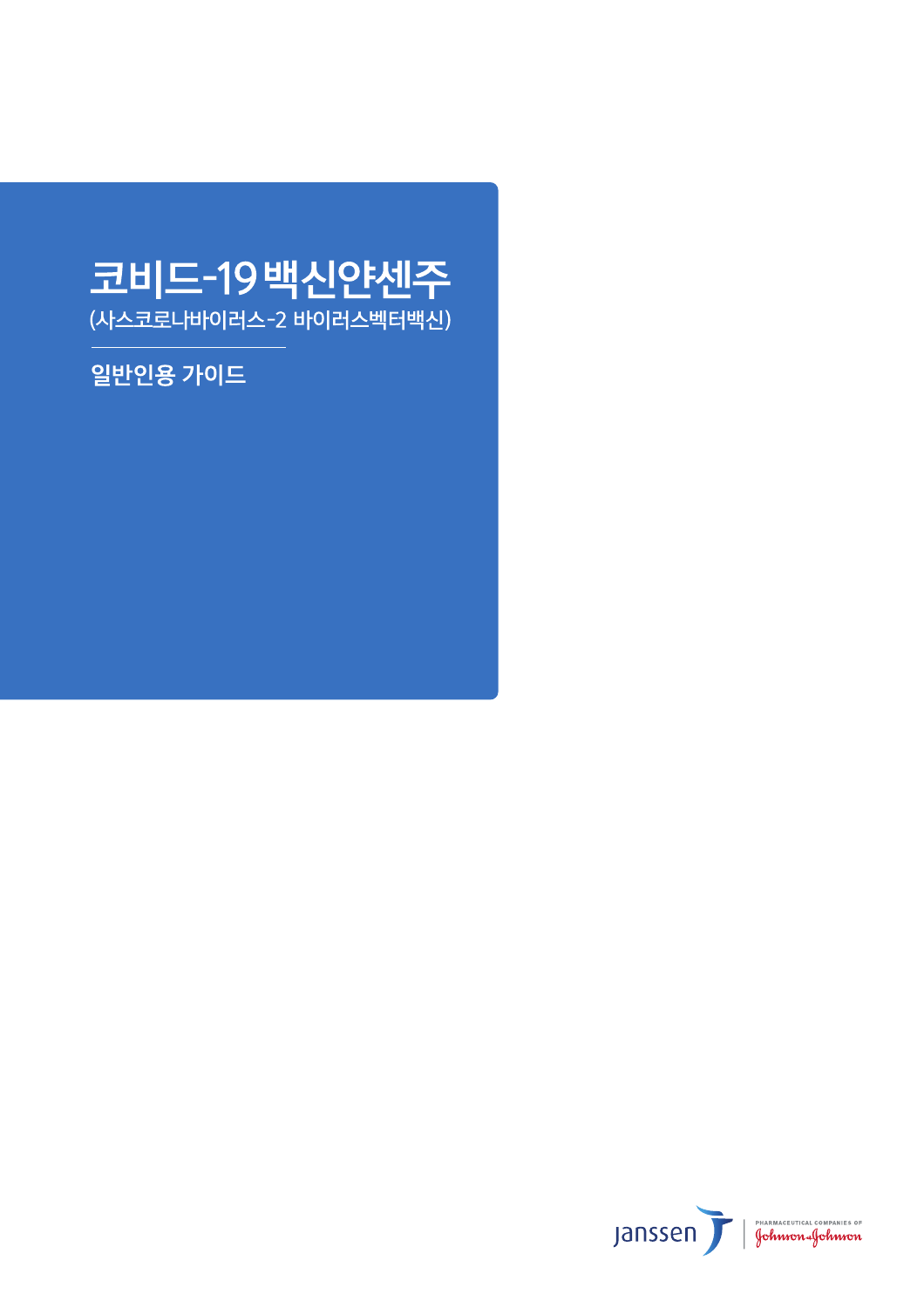

#### 코비드-19백신얀센주 EUA Fact Sheet EUA Fact Sheet 2 EUA Fact Sheet 3 CDC guideline

# $\mathbf{S}$  storage and  $\mathbf{S}$  and  $\mathbf{S}$  and  $\mathbf{S}$  and  $\mathbf{S}$  and  $\mathbf{S}$  and  $\mathbf{S}$  and  $\mathbf{S}$  and  $\mathbf{S}$  are  $\mathbf{S}$  and  $\mathbf{S}$  and  $\mathbf{S}$  are  $\mathbf{S}$  and  $\mathbf{S}$  are  $\mathbf{S}$  and  $\mathbf{S}$  are  $\mathbf{$ **본 가이드에 대하여**

Disease 2019 (COVID-19) in individuals 18 years of age and older. The emergency use of this product is authorized only for the • 몬 사료는 일반인을 내상으로 코비드-19백신얀센수에 내안 이해들 놉고사 세삭되었으며, 보건의료선문가의 신료 및 상남을 내 신할 수 없습니다. 질환 및 제품에 대해서는 보건의료전문가와 상담해 주십시오.

The Janssen Covid-19 vaccine has not been approved or licensed by the U.S.  $\mu$  and Drug Administration (FDA), but has not but has not been approved or licensed by the U.S. Food and Drug Administration (FDA), but has not

- 본 자료는 코비드-19백신얀센주에 대한 정보만을 제공합니다. 코로나19 질병이나, 코로나19 백신 또는 치료제에 대한 내용은 The Janssen Covid-19 vaccine is supplied in a carton of 10 multi-dose via la maximum of 5 doses of 0.5 mL can be 5 doses of 0.5 mL can be 5 doses of 0.5 mL can be 5 doses of 0.5 mL can be 5 doses of 0.5 mL can be 5 doses o 포함되지 않습니다.
- 본 자료를 원래 목적과 다르게 사용하거나 임의 배포하는 것은 금지됩니다.
	- Storage and Handling\* 본 가이느는 식품의악품안전저로무터 승인을 맡은 세품 어가사양을 기반으로 삭정되었습니다. 코로나-19백신얀센주에 관안<br>-사세안 사양 및 최신 어가사양은 의약품안선나라 의약품통합정보시스템(<u>https://nedrug.mfds.go.kr/</u>)의 의약품정보들 삼고하실  $U$ npunctured via  $\mathcal{S}$  to  $\mathcal{S}$  to  $\mathcal{S}$  to  $\mathcal{S}$  to  $\mathcal{S}$  to  $\mathcal{S}$  to  $\mathcal{S}$  for up to 12 hours to 12 hours to 12 hours to 12 hours to 12 hours to 12 hours to 12 hours to 12 hours to 12 hours to 12 h 수 있습니다.

The COVID-19 vaccine is initially stored from shipped at  $36^{\circ}$  to  $36^{\circ}$  to  $36^{\circ}$ 2022년

(주)한국얀센 | 서울특별시 용산구 한강대로 92 LS용산타워 25층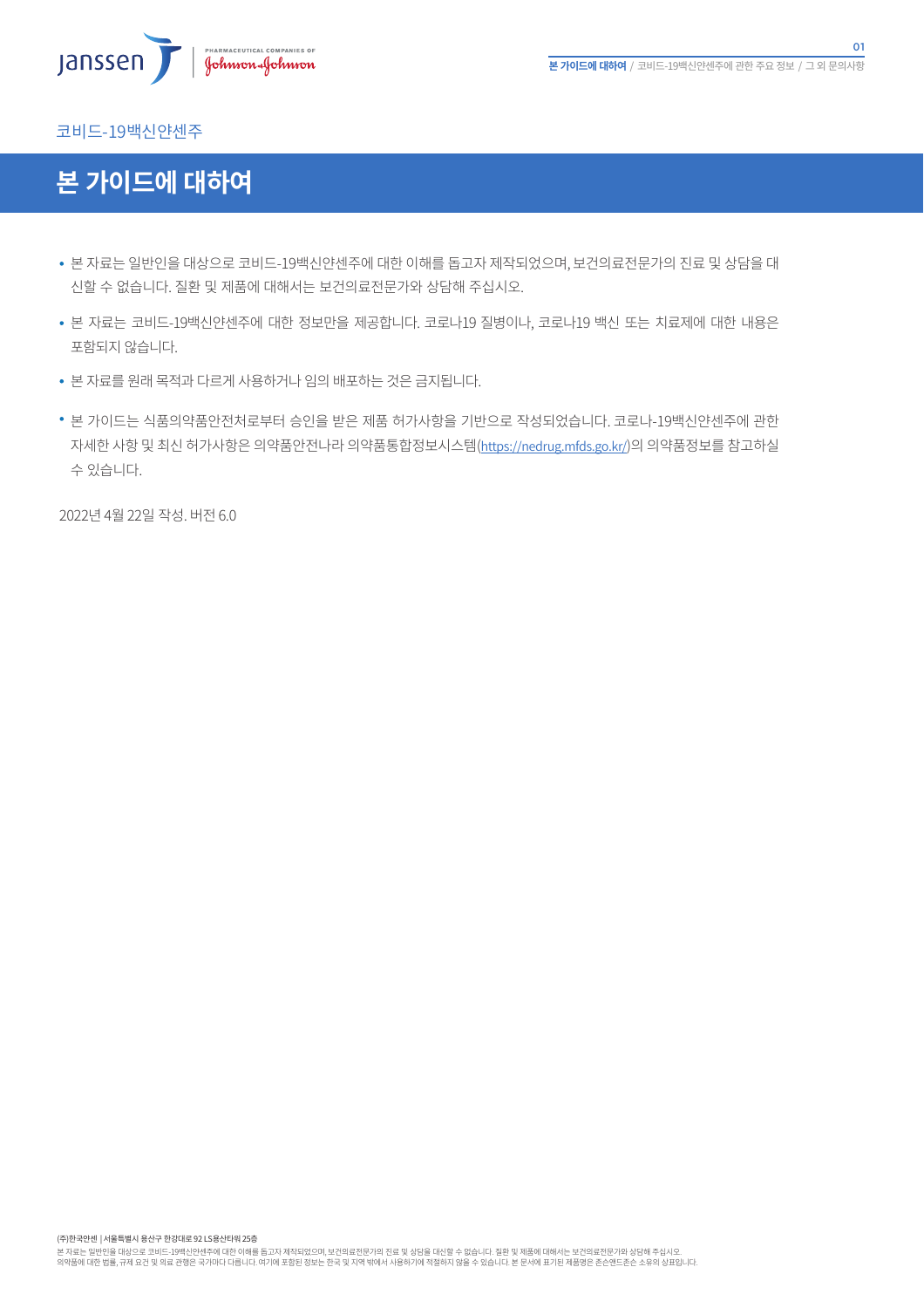

#### 코비드-19백신얀센주 EUA Fact Sheet EUA Fact Sheet 2 EUA Fact Sheet 3 CDC guideline



Disease 2019 (COVID-19) in individuals 18 years of age and older. The emergency use of this product is authorized only for the  $\,$ 본 가이드에 대하여 | 01 $\,$ 

# 코비드-19백신얀센주에 관한 주요 정보 <mark>|</mark> 03

The Janssen Covid-19 vaccine has not been approved or licensed by the U.S.  $\mu$  and Drug Administration (FDA), but has not but has not been approved or licensed by the U.S. Food and Drug Administration (FDA), but has not

The Janssen Covid-19 vaccine is supplied in a carton of 10  $m$ ulti-doses of  $\Delta t$  doses of  $\Delta t$ withdrawn from the multi-dose via l. The vial stoppers are not made with natural rubber latex. The vial stoppers are not made with natural rubber latex. The vial stoppers are not made with natural rubber latex. The vial st Storage and Handling\* 코비드-19백신얀센주의 투여 방법 Storage Prior to First Puncture of the Vaccine Vialence Via Library Puncture of the Vaccine Via Library Puncture<br>The Vaccine Via Library Puncture of the Vaccine Via Library Puncture of the Vaccine Via Library Puncture of t 코비드-19백신안센수 투여 선 수의 및 고려사항<br>-코비드-19백신얀센수 투여 시 발생할 수 있는 무삭용 코비드-19백신얀센주 투여 후 주의 및 고려사항 코비드-19백신얀센주의 작용기전 코비드-19백신얀센주의 효능효과

#### If vaccine is still frozen upon receipt, thaw at 36°F to 46°F (2°C to 8°C). If needed immediately, thaw at room 그 외 문의사항 | 05 $\pm$

(주)한국얀센 | 서울특별시 용산구 한강대로 92 LS용산타워 25층

본 사료는 일반인을 대상으로 코비드-19백신얀센수에 대한 이해를 돕고사 제작되었으며, 보건의료선분가의 신료 및 상담을 대신할 수 없습니다. 실환 및 제품에 대해서는 보건의료선분가와 상담해 수십시오.<br>의약품에 대한 법률, 규제 요건 및 의료 관행은 국가마다 다릅니다. 여기에 포함된 정보는 한국 및 지역 밖에서 사용하기에 적절하지 않을 수 있습니다. 본 문서에 표기된 제품명은 존슨앤드존슨 소유의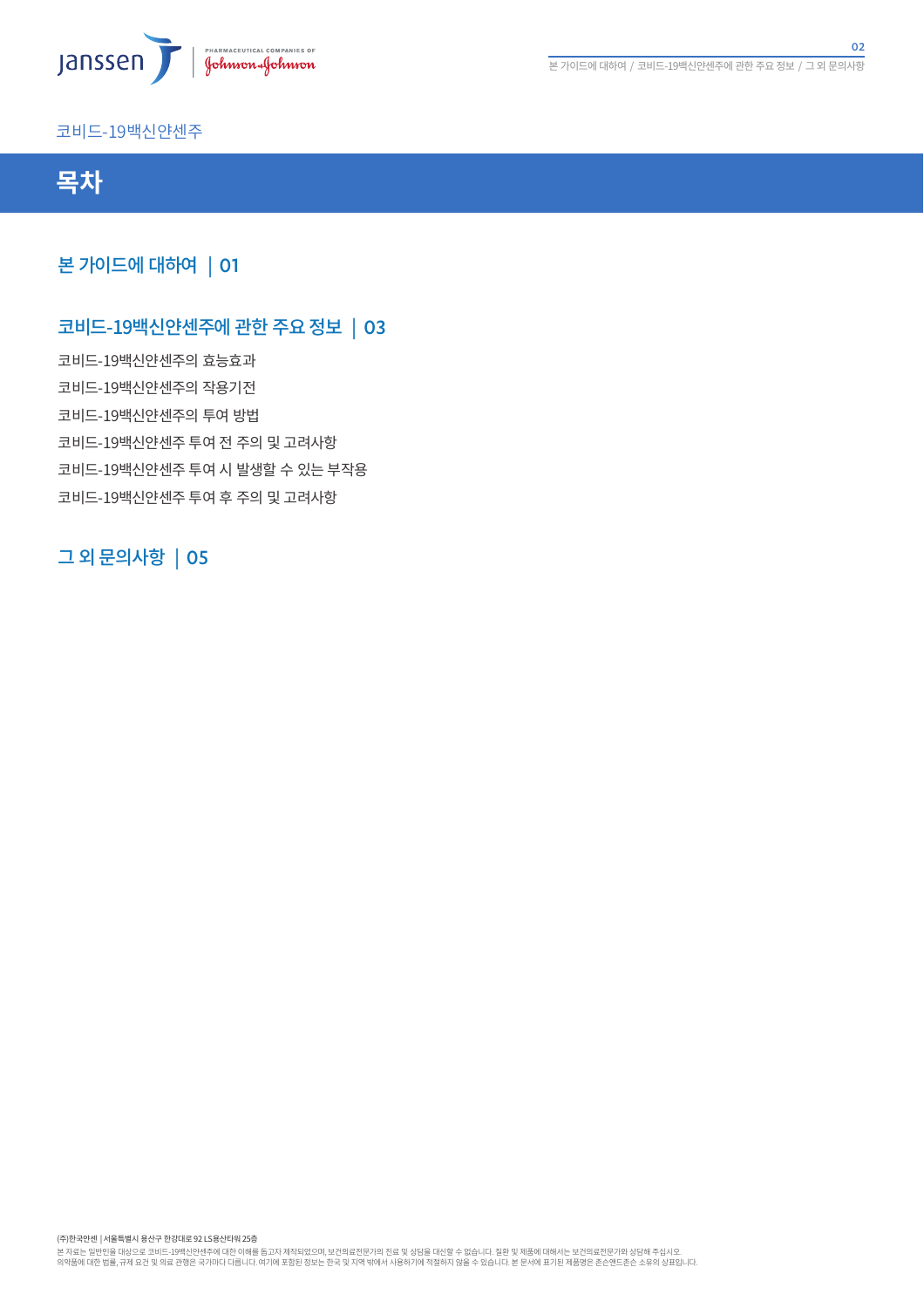코비드-19백신얀센주 EUA Fact Sheet EUA Fact Sheet 2 EUA Fact Sheet 3 CDC guideline

## Storage, Dosage and Administration Guide **코비드-19백신얀센주에 관한 주요 정보**

### Disease 2019 (COVID-19) in individuals 18 years of age and older. The emergency use of this product is authorized only for the 코비드-19백신얀센주의 효능효과

• 코비드-19백신얀센주는 식품의약품안전처로부터 18세 이상에서 SARS-CoV-2 바이러스에 의해 발생하는 코로나19의 예방에 허가 받았습니다.

The Janssen Covid-19 vaccine has not been approved or licensed by the U.S.  $\mu$  and Drug Administration (FDA), but has not but has not been approved or licensed by the U.S. Food and Drug Administration (FDA), but has not

#### $10H$  I Iotili $\pm$  OL  $\pm$ The Janssen Covine is supplied in a carton of 10  $m$  multi-dose via  $\alpha$  multi-doses of  $\alpha$ 코비드-19백신얀센주의 작용기전

코비드-19백신얀센주는 SARS-CoV-2 스파이크 (S) 단백질을 암호화한 재조합 복제 불능 인간 아데노바이러스 26형 백터로 구성되어 있으며, L에 끝아가 바이다ㅡㅠ ㅇㅋ ᆹ어하다<br>해나다 Storage Prior to First Puncture of the Vaccine Vial 숙주 세포에 들어가 바이러스의 증식 없이 S 단백질에 대한 면역반응을 발현합니다. 이러한 방식으로 유도된 면역 반응은 코로나-19로부터 신체 를 보호합니다.

# 코비드-19백신얀센수의 투여 방법

• 코비드-19백신얀센주는 근육 주사로 1회 투여하며, 가급적 위팔 삼각근 부위에 투여합니다.  $\overline{\phantom{a}}$ 

# 코비드-19백신얀센수 투여 선 수의 및 고려사항

이 백신의 구성 성분에 중증 알레르기 반응 이력이 있거나, 다른 아데노바이러스 기반의 백신 접종 후 중증 알레르기 반응을 보였던 경험이 있다면 접종을 해서는 안 됩니다. 만약 이와 같은 알레르기 반응에 대해 우려되는 사항이 있으신 경우, 담당의사나 보건의료전문가와 상담<br>...... ㅡ..... –  $A_{\rm eff}$  room temperature, and individual via large  $\sim$ 하여 주십시오.

Storage After First Puncture of the Vaccine Vial Information Center Adverse Events Expiry Date Corona Virus Ed. 이 약 구성 성분은 다음과 같습니다:

Find Vaccine Operation

EUA Fact Sheet EUA Fact Sheet 2 EUA Fact Sheet 3 CDC guideline

주성분: 재조합 코로나바이러스 스파이크 단백질 발현 아데노바이러스 벡터

Reimbursment Virus vaccine Facts Administration

Storage

- room temperature (maximally  $\overline{r}$   $\overline{r}$   $\overline{r}$  ) for  $\overline{r}$   $\overline{r}$  (maximally  $\overline{r}$  ) for  $\overline{r}$  (maximally  $\overline{r}$  ) for  $\overline{r}$  (maximally  $\overline{r}$  ) for  $\overline{r}$  (maximally  $\overline{r}$  ) for  $\overline{r}$  (m 8기제: 8피미스8,시그그리 1 피클, 블리고그레이그00, 이그ㅋ<br>에탄올, 주사용수, 수산화나트륨, 염산 첨가제: 염화나트륨, 시트르산수화물, 폴리소르베이트80, 히드록시프로필베타-시클로덱스트린, 시트르산삼나트륨이수화물,
- Expiration Tracking 이 백신을 포암한 코로나19 백신의 투여 후 열소판 감소승을 농반한 열선승의 이력이 있는 사람은 이 백신을 섭송해서는 안 됩니다.<br>-
- COVID-19 Vaccine. Expiry dates may be updated as these studies are completed. 모세열관 누술 승우군 병력이 있는 경우 이 백신을 섭송해서는 안 뇝니다. 만약 병력이 있는 경우 남당의사나 보건의료선문가에게 알리십시오.<br>-
- 급성 중증 열성 질환 또는 급성 감염이 있는 경우 담당의사나 보건의료전문가에게 알리십시오. 경미한 감염이나 미열 때문에 접종을 연기할 필요는 없으나, 급성 중증 열성 질환 또는 급성감염이 있는 경우에는 백신 접종을 연기해야 합니다. 2. On the web: www.vaxcheck.jp
- 이 백신 투여 후, 혈소판감소증을 동반한 혈전증 사례가 매우 드물게 보고되었으며 일부는 출혈을 동반하였습니다. 이러한 사례들은 이 백신 의 혈전증 또는 헤파린-유발 혈소판 감소증의 병력이 있는 환자에게 이 백신은 잠재적 이익이 잠재적 위험을 능가할 때만 투여되어야 합니다. 투여 후, 대부분 3주이내에 발생하였고, 일부 사례의 결과는 치명적이었습니다. 뇌정맥동 혈전증, 내장 정맥 혈전증 등 흔히 나타나지 않는 부위
- 이 백신 투여 후, 정맥 혈전 색전증 사례가 드물게 보고되었으므로 정맥 혈전 색전증에 대한 위험이 높은 경우 담당의사나 보건의료전문 가에게 알리십시오.
- 이 백신 투여 후, 혈소판 수치가 매우 낮은 면역 혈소판 감소증 사례가 매우 드물게 발생하였으므로 면역 혈소판 감소증과 같은 혈소판 감소성 장애의 병력이 있는 경우 담당의사나 보건의료전문가에게 알리십시오.
- 항응고제를 투여 중이거나, 혈소판 감소증 또는 기타 혈액응고장애(예, 혈우병)가 있는 경우 담당의사나 보건의료전문가에게 알리십시오. **Please read Emergency Use Authorization (EUA) Fact Sheet for Healthcare Providers Administering Vaccine (Vaccination Providers) including full EUA Prescribing Information available at www.JanssenCOVID19Vaccine.com/EUA-factsheet.** 근육주사 시 출혈이나 멍이 생길 수 있으므로 투여 시 주의가 필요합니다.
- 면역억제치료를 받고 있는 경우를 포함, 면역 기능이 저하된 경우 담당의사나 보건의료전문가에게 알리십시오. 면역기능이 억제된 사람에서 는 이 백신의 유효성이 더 낮을 수 있습니다.
- 주사바늘에 대한 불안 증상이 예상되는 경우(예, 실신, 과호흡, 스트레스 관련 반응 등) 담당의사나 보건의료전문가에게 알리십시오. 실신으 로 인한 부상을 방지하기 위해 주의가 필요합니다.
- 최근 다른 백신을 접종 받았거나 접종 받을 계획이 있는 경우, 담당의사나 보건의료전문가와 상의하시기 바랍니다. 이 백신과 다른 코로나 19백신의 교차 사용 가능성에 대해 확인된 자료는 없으며, 다른 백신과의 병용투여에 대해서도 연구된 바 없습니다.
- 임신 중이거나 임신 가능성이 있는 경우, 또는 모유 수유 중인 경우, 백신 접종 전에 담당의사나 보건의료전문가에게 알리십시오. 임부 또는 모유 수유중인 여성에서 코비드-19백신얀센주 사용에 대한 정보는 제한적이므로 담당의사나 보건의료전문가가 백신 접종 가능 여부에 대해 귀하와 상의할 것입니다.

**삼고사료:** 코비느-19백신얀센수(사스코로나바이러스-2바이러스백터백신) 허가사항. 쇠근변경일: 2022년 4월 22일.

(주)한국얀센 | 서울특별시 용산구 한강대로 92 LS용산타워 25층

본 사료는 일반인을 대상으로 코비느-19백신얀센수에 대한 이해들 돕고사 제작되었으며, 보건의료선분가의 신료 및 상담을 대신할 수 없습니다. 실완 및 제품에 대해서는 보건의료선분가와 상담해 수십시오.<br>의약품에 대한 법률, 규제 요건 및 의료 관행은 국가마다 다릅니다. 여기에 포함된 정보는 한국 및 지역 밖에서 사용하기에 적절하지 않을 수 있습니다. 본 문서에 표기된 제품명은 존슨앤드존슨 소유의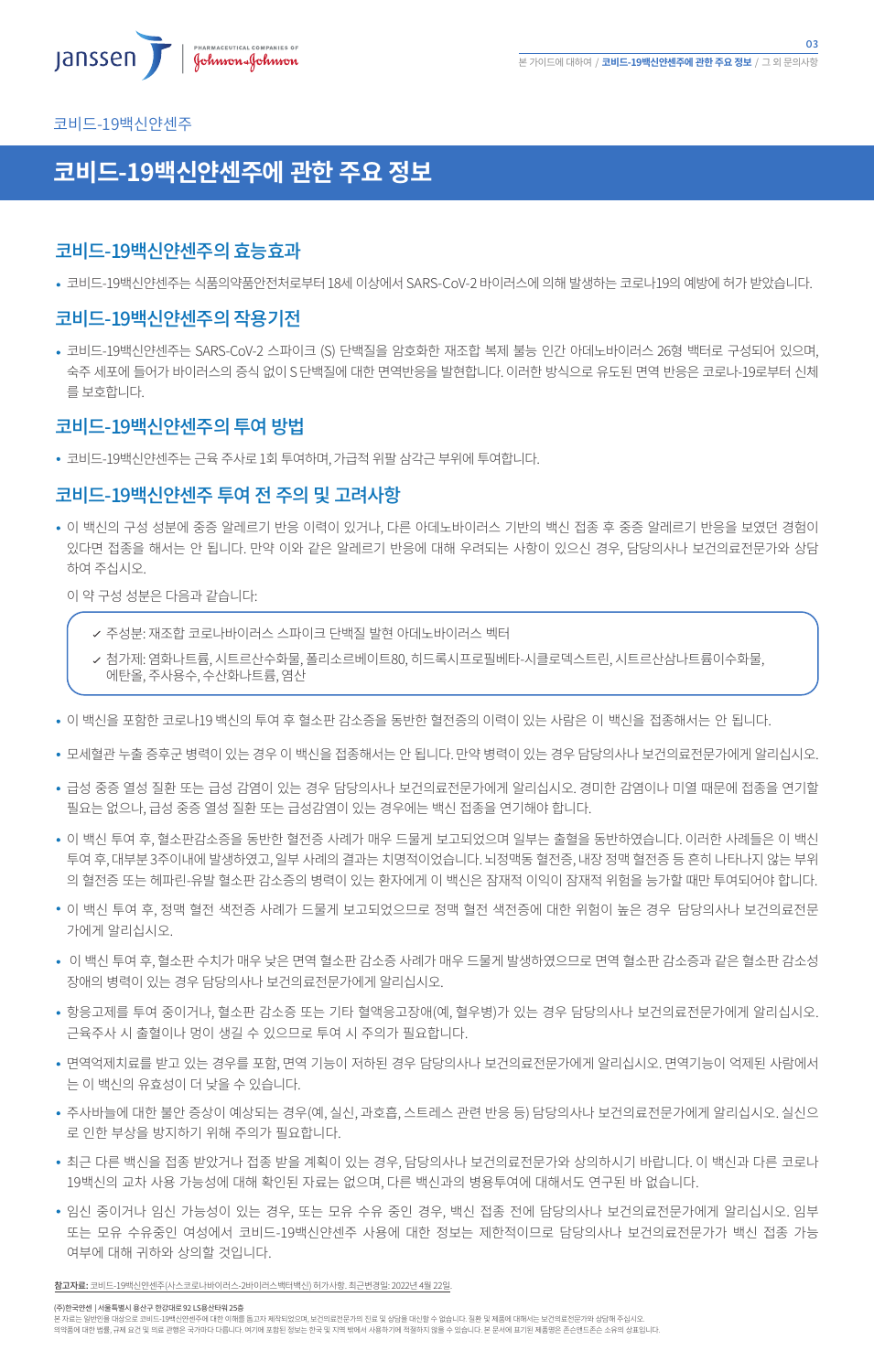

#### 코비드-19백신얀센주 EUA Fact Sheet EUA Fact Sheet 2 EUA Fact Sheet 3 CDC guideline

## Storage, Dosage and Administration Guide **코비드-19백신얀센주에 관한 주요 정보**

### Disease 2019 (COVID-19) in individuals 18 years of age and older. The emergency use of this product is authorized only for the 코비드-19백신얀센수 투여 시 발생할 수 있는 약물이상반응

• 코비드-19백신얀센주의 3상 임상시험에서 보고된 약물이상반응은 다음과 같습니다.

매우 흔하게: 10% 이상 사람에게 발생할 수 있음

withdrawn from the multi-dose vial. The vial stoppers are not made with natural rubber latex. 두통, 메스꺼움(오심), 근육통, 피로

How It's Supplied Supplied Supplied Supplied Supplied Supplied Supplied Supplied Supplied Supplied Supplied Su

■ | → 주사 부위 반응: 통증

Resources Supply

Adverse Events

storage and Handling\*<br>Storage and Handling\* 은하<mark>지 않게:</mark> 0.1% 이상~1% 미만 사람에게 말생할 수 있음 \_\_\_\_\_\_\_\_\_<br>-

- Unpunctured vials of the vaccine may be stored between 47°F to 77°F (9°C to 25°C) for up to 12 hours Temperature (권태), 떨림(진전), 재채기, 구인두 통증 발진, 다한증, 근육 쇠약, 사지 통증, 등 통증, 무력증, 병감
- The Janssen COVID-19 Vaccine is supplied in a carton of 10 multi-dose vials. A maximum of 5 doses of 0.5 mL can be 흔하게: 1% 이상~10% 미만 사람에게 발생할 수 있음
	- 관절통, 발열, 오한, 기침
	- 주사 부위 반응: 빨간 반점(홍반), 피부가 부어오름(종창)
	- 드물게: 0.01% 이상~0.1% 미만 사람에게 발생할 수 있음
	- Store unpunctured multi-dose vials of the Janssen COVID-19 Vaccine at 36°F to 46°F (2°C to 8°C) and protect from light 과민성(피부 및 피하조직에서 발생하는 알레르기 반응), 두드러기

┃ │ 빈도 불명: 이용 가능한 자료로부터 평가할 수 없는 빈도 \_ < 아나필락시스

If vaccine is still frozen upon receipt, thaw at 36°F to 46°F (2°C to 8°C). If needed immediately, thaw at room 또한 코비드-19백신얀센수 투여 우, 사말적으로 보고된 이상사례 숭, 열소판감소승을 농반한 뇌성맥농, 간문맥, 아시성맥 및 폐농맥을 포함한 내열<br>- At room temperature, a carton of 10 vials will take ~2 hours to thaw EUA Fact Sheet EUA Fact Sheet 2 EUA Fact Sheet 3 CDC guideline 관과 관련된 혈전증 사례가 매우 드물게 보고되었으며 일부는 출혈을 동반했습니다. 이 외에도 코비드-19백신얀센주 투여 후 다른 이상사례가 나 타날 수 있습니다. 코비느-19백신얀센수 투여 우 말생될 수 있는 이상사례에 내아여 우려뇌는 사양이 있으시거나, 이와 같은 증상을 완화시길 수<br>-있는 방법에 대해서는 담당의사나 보건의료전문가와 상의하시기 바랍니다.

The Janssen COVID-19 Vaccine is initially stored frozen by the manufacturer, then shipped at 36°F to 46°F (2°C to 8°C).

The Janssen Covid-19 vaccine has not been approved or licensed by the U.S.  $\mu$  and Drug Administration (FDA), but has not but has not been approved or licensed by the U.S. Food and Drug Administration (FDA), but has not

Storage After First Puncture of the Vaccine Vial Information Center Adverse Events Expiry Date Corona Virus Ed. Storage 코비드-19백신얀센주 투여 후 이상사례가 의심되는 경우, 보건의료전문가에게 즉시 알리고 상담하시기 바랍니다. 또한, 질병관리청 웹사이트 After the first dose has been withdrawn, hold the vial between 36°F and 46°F (2°C to 8°C) for up to 6 hours or at <u>(https://nip.kdca.go.kr)</u> 또는 코비드-19 백신얀센수 고객센터 (080-868-5999(국내무료선와); 1544-5999(국내유료선와))로 이상사례들 보<br>- $D$  is not used with vacant is not used with vacant  $D$  vacant  $\alpha$  times the vacant  $\alpha$ 고하실 수 있습니다.

# 코비드-19백신얀센주 투여 후 주의 및 고려사항

- 코비드-19백신얀센수 투여 후 아나필락시스 반응이 나타나는 경우 적설한 의학석 치료 및 조치가 슥시 이루어져야 하므로, 백신 투여 후 죄소 15분간 면밀히 관찰되는 것이 권장됩니다. 이러한 이유로 예방접종센터에서 백신 투여 후 일정 시간 동안 머무르도록 안내를 받으실 수 있습니다.
	- 코비드-19백신얀센주 투여 후 첫 1일 내에 매우 드문 사례로 모세혈관 누출 증후군이 보고되었습니다. 이 백신 투여 후, 주로 팔과 다리의 부종, 저 1. Scan the Code on the back of the back of the back of the camera mobile device camera mobile device camera m<br>1. Scan the camera mobile device camera mobile device camera mobile de la camera mobile de la camera mobile de 열압, 열액농숙 및 서알무민열승의 급성 에피소드가 나타난 경우 남당의사나 보건의료선문가에게 즉시 알리고 신료를 받으시기 바랍니다.<br>-
	- 코비드-19백신얀센주 투여 후 숨가쁨, 흉통, 다리 통증 또는 부기, 진행성 복통, 중증이거나 지속되는 두통, 시야 흐림 등 신경학적 증상이 있거나 주 **IMPORTANT SAFETY INFORMATION** 같은 증상이 나타나는 경우 담당의사나 보건의료전문가에게 즉시 알리고 진료를 받으시기 바랍니다. 사무위 이외의 피무 멍(섬상 줄열)이 나타난 경우 이와 같은 승상은 열선승 및/또는 열소판감소승의 싱우 및 승상과 관련된 것일 수 있습니다. 이와
	- **CONTRAINDICATIONS** 키기, 말하기, 씹기 어렵거나 걷기 등 몸의 움직임을 조정하기 어려운 경우, 손과 발의 저린 감각 및 팔다리, 몸통, 얼굴의 약화, 방광조절 및 장기능 Do not administer the Janssen COVID-19 Vaccine to individuals with a known history of a severe allergic reaction (e.g., anaphylaxis) 상애가 나타난 경우 남낭의사나 보건의료선문가에게 즉시 알리고 신료들 받으시기 바랍니나 \*. 코비드-19백신얀센주 투여 후 길랑-바레 증후군이 매우 드물게 보고된 바 있습니다<sup>1</sup>. 사물이 두 개로 보이거나 눈동자를 움직이기 어려운 경우, 삼
	- 코비드-19백신얀센수는 운전 및 기계사용 능력에 거의 영양을 미지시 않습니다. 그러나, 투여 우 나타날 수 있는 일무 승상에 의해 운전 또는 기계<br>-사용 능력에 일시적으로 영향을 미칠 수 있으므로 주의가 필요합니다. <sup>2</sup>.<br>후 나타날 *-*<br>백신 투여 ፤<br>-
	- 다른 백신과 마찬가지로, 모든 백신 접종자에서 예방효과를 나타내는 것이 아닙니다. 또한, 백신 투여 후 14일까지는 완전한 예방 효과가 나타 나지 않을 수 있습니다.
	- 백신의 예방지속기간은 아직 알 수 없습니다. 진행 중인 임상시험에서 평가 중입니다.

참고자료: 1. 코비드-19백신얀센주(사스코로나바이러스-2바이러스벡터백신) 허가사항. 최근변경일: 2022년 4월 22일. 코비드-19백신얀센주 투여 횡단성 척수염이 매우 드물게 보고된 있습니다.

.<br>관리청 [Internet]. [코로나바이러스감염증-19>뉴스&이슈>보도자료>8.16 정례브리핑]: 중앙방역 대책본부 보도대응팀; 2021 [updated 2021년 8월 16일]

(주)한국얀센 | 서울특별시 용산구 한강대로 92 LS용산타워 25층

본 자료는 일반인을 대상으로 코비드-19백신얀센주에 대한 이해를 돕고자 제작되었으며, 보건의료전문가의 진료 및 상담을 대신할 수 없습니다. 질환 및 제품에 대해서는 보건의료전문가와 상담해 주십시오. 의약품에 대한 법률, 규제 요건 및 의료 관행은 국가마다 다릅니다. 여기에 포함된 정보는 한국 및 지역 밖에서 사용하기에 적절하지 않을 수 있습니다. 본 문서에 표기된 제품명은 존슨앤드존슨 소유의 상표입니다.